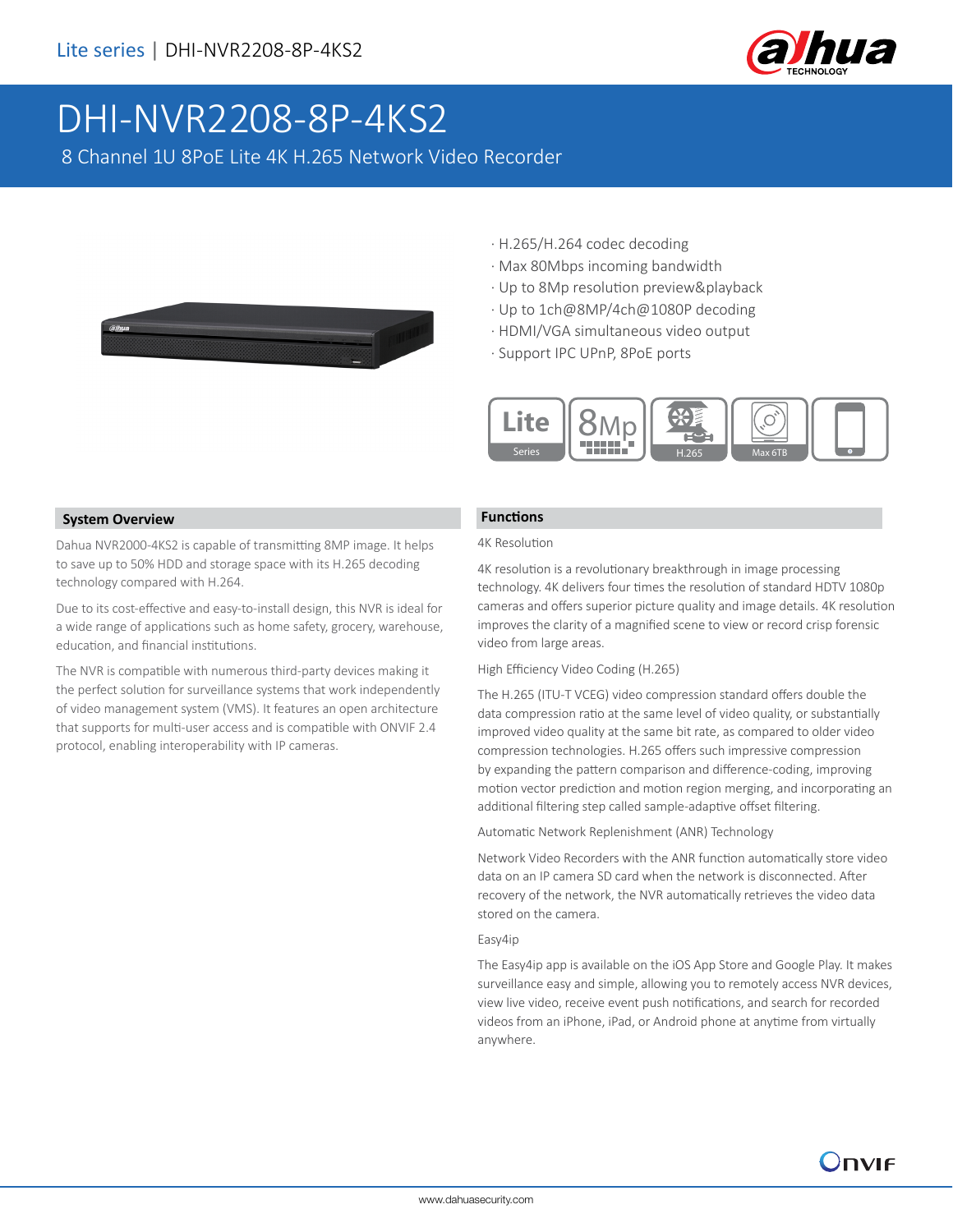# Lite Series | DHI-NVR2208-8P-4KS2

# **Technical Specification** System Main Processor **Dual-core embedded processor** Operating System Embedded LINUX Audio and Video IP Camera Input 8 Channel Two-way Talk 1 Channel Input, 1 Channel Output, RCA Display Interface 1 HDMI, 1 VGA Resolution HDMI: 3840×2160, 1920×1080, 1280×1024, 1280×720 VGA: 1920×1080, 1280×1024, 1280×720 Decoding Capacity 1ch@8MP 30fps, 4ch@1080P 30fps Multi-screen Display 1/4/8/9 OSD Camera title, Time, Camera lock, Motion detection, Recording Recording Compression H.265/H.264 Resolution 8MP/6MP/5MP/4MP/3MP/1080P/720P/D1&etc. Record Rate 80Mbps Bit Rate 16Kbps ~ 20Mbps Per Channel Record Mode Manual, Schedule(Regular(Continuous), MD, Stop Record Interval 1~120 min (default: 60 min), Pre-record: 1~30 sec, Post-record: 10~300 sec

Video Detection and Alarm

| <b>Trigger Events</b>    | Recording, PTZ, Tour, Video Push, Snapshot, and<br><b>Screen Tips</b>                                                                                               |
|--------------------------|---------------------------------------------------------------------------------------------------------------------------------------------------------------------|
| Video Detection          | Motion Detection, MD Zones: 396 (22 × 18),<br>and Tampering                                                                                                         |
| Alarm input              | N/A                                                                                                                                                                 |
| <b>Relay Output</b>      | N/A                                                                                                                                                                 |
| Playback and Backup      |                                                                                                                                                                     |
| Sync Playback            | 1/4                                                                                                                                                                 |
| Search Mode              | Time /Date, MD and Exact Search<br>(accurate to second)                                                                                                             |
| <b>Playback Function</b> | Play, Pause, Stop, Rewind, Fast play, Slow Play, Next<br>File, Previous File, Next Camera, Previous Camera,<br>Full Screen, Shuffle, Backup Selection, Digital Zoom |
| Backup Mode              | USB Device/Network                                                                                                                                                  |

| Third-party Support            |                                                                                                                                                 |  |  |
|--------------------------------|-------------------------------------------------------------------------------------------------------------------------------------------------|--|--|
| <b>Third-party Support</b>     | Arecont Vision, AXIS, Bosch, Brickcom, Canon,<br>CP Plus, Dynacolor, Honeywell, Panasonic, Pelco,<br>Samsung, Sanyo, Sony, Videotec, and more   |  |  |
| Network                        |                                                                                                                                                 |  |  |
| Interface                      | 1 RJ-45 port (10/100/1000Mbps)                                                                                                                  |  |  |
| PoE                            | 8 ports (IEEE802.3at/af)                                                                                                                        |  |  |
| <b>Network Function</b>        | HTTP/HTTPS, TCP/IP, IPv4/IPv6, RTSP, UDP, NTP,<br>DHCP, DNS, IP Filter, DDNS, IP Search(Support Dahua<br>IP camera, DVR, NVS and etc.), Easy4ip |  |  |
| <b>Optical Fiber Interface</b> | N/A                                                                                                                                             |  |  |
| Max. User Access               | 128 users                                                                                                                                       |  |  |
| <b>Smart Phone</b>             | iPhone, iPad, Android                                                                                                                           |  |  |
| Interoperability               | ONVIF 2.4, SDK, CGI                                                                                                                             |  |  |
| Storage                        |                                                                                                                                                 |  |  |
| <b>Internal HDD</b>            | 2 SATA III Ports, up to 6TB capacity for each HDD                                                                                               |  |  |
| <b>HDD Mode</b>                | Single                                                                                                                                          |  |  |
| eSATA                          | N/A                                                                                                                                             |  |  |
| Auxiliary Interface            |                                                                                                                                                 |  |  |
| <b>USB</b>                     | 2 ports (1 Rear USB2.0, 1 Front USB2.0)                                                                                                         |  |  |
| <b>RS232</b>                   | N/A                                                                                                                                             |  |  |
| <b>RS485</b>                   | N/A                                                                                                                                             |  |  |
| Electrical                     |                                                                                                                                                 |  |  |
| Power Supply                   | Single, DC54V/2.22A                                                                                                                             |  |  |
| Power Consumption              | NVR: <5.8W (without HDD)                                                                                                                        |  |  |
|                                | PoE: Max 25.5w for single port, 80w in total                                                                                                    |  |  |
| Environmental                  |                                                                                                                                                 |  |  |
| <b>Operating Conditions</b>    | -10°C ~ +55°C (+14°F ~ +131°F), 86 ~ 106kpa                                                                                                     |  |  |
| <b>Storage Conditions</b>      | -20°C ~ +70°C (-4°F ~ +158°F), 0 ~ 90% RH                                                                                                       |  |  |
| Construction                   |                                                                                                                                                 |  |  |
| Dimensions(W×D×H)              | 1U, 375mm×275mm×53mm (14.8" x 10.8" x 2.1")                                                                                                     |  |  |
| Net Weight                     | 1.6kg (3.53 lb) (without HDD)                                                                                                                   |  |  |
| <b>Gross Weight</b>            | 3.0kg(6.61 lb)(without HDD)                                                                                                                     |  |  |
| Certifications                 |                                                                                                                                                 |  |  |
| СE                             | EN55032, EN55024, EN50130-4, EN60950-1                                                                                                          |  |  |
| <b>FCC</b>                     | Part 15 Subpart B, ANSI C63.4-2014                                                                                                              |  |  |
| UL                             | UL60950-1                                                                                                                                       |  |  |